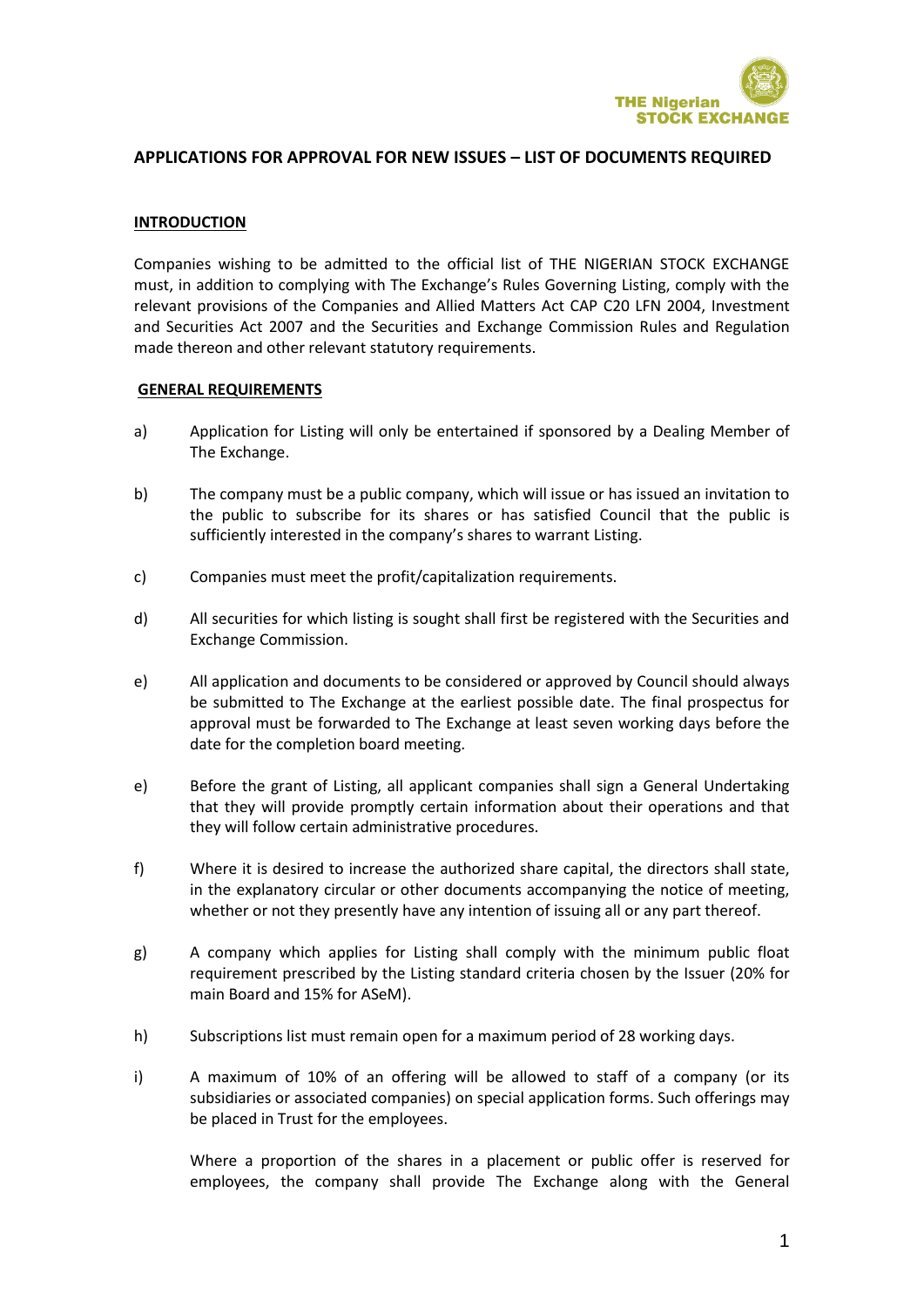

Undertaking a list of members of staff who have been allotted shares, the number of such shares, the capacity in which they work for the company and the number of years of service with the company.

- j) All companies admitted to Listing on The Exchange shall pay a listing fee as laid down in Appendix iv of the rules book and these fees are subject to review from time to time.
- k) All clauses in the company's Memorandum & Articles of Association that restrict the transfer of fully paid-up shares must be expunged.
- l) All Listed companies shall advertise the Notice of their annual general meetings in at least two widely read newspapers at least 21 days before the annual general meeting and such advertisement must be conspicuously placed to cover a reasonable portion of a page.
- m) The subscription monies pending allotment and return of funds to subscribers shall be deposited in a designated bank account appointed by the Issuing House and the company. All accrued interests in respect of cleared allotments shall be paid to the company to offset part of the cost of the Issue.
- n) Return monies arising from an unsuccessful application or abortion of an offer/issue shall attract interest at the rate determined by the Commission.
- o) Company must be registered as a Public Limited Liability Co. under the provisions of the Companies & Allied Matters act 1990.
- p) Must submit to The Exchange financial statements/business record of past 3 or 5 years.
- q) Date of last audited accounts must not be more than 9 months.
- r) Amount of money that can be raised is unlimited depending on the borrowing powers of the directors.
- s) Number of shareholders must not be less than 300 (51 for ASeM)
- t) Securities must be fully paid up at time of allotment.

These general requirements are not exhaustive and the NSE Council may add thereto or subtract therefrom as considered necessary subject to the approval of the Securities and Exchange Commission.

#### **SPECIFIC LISTING REQUIREMENTS**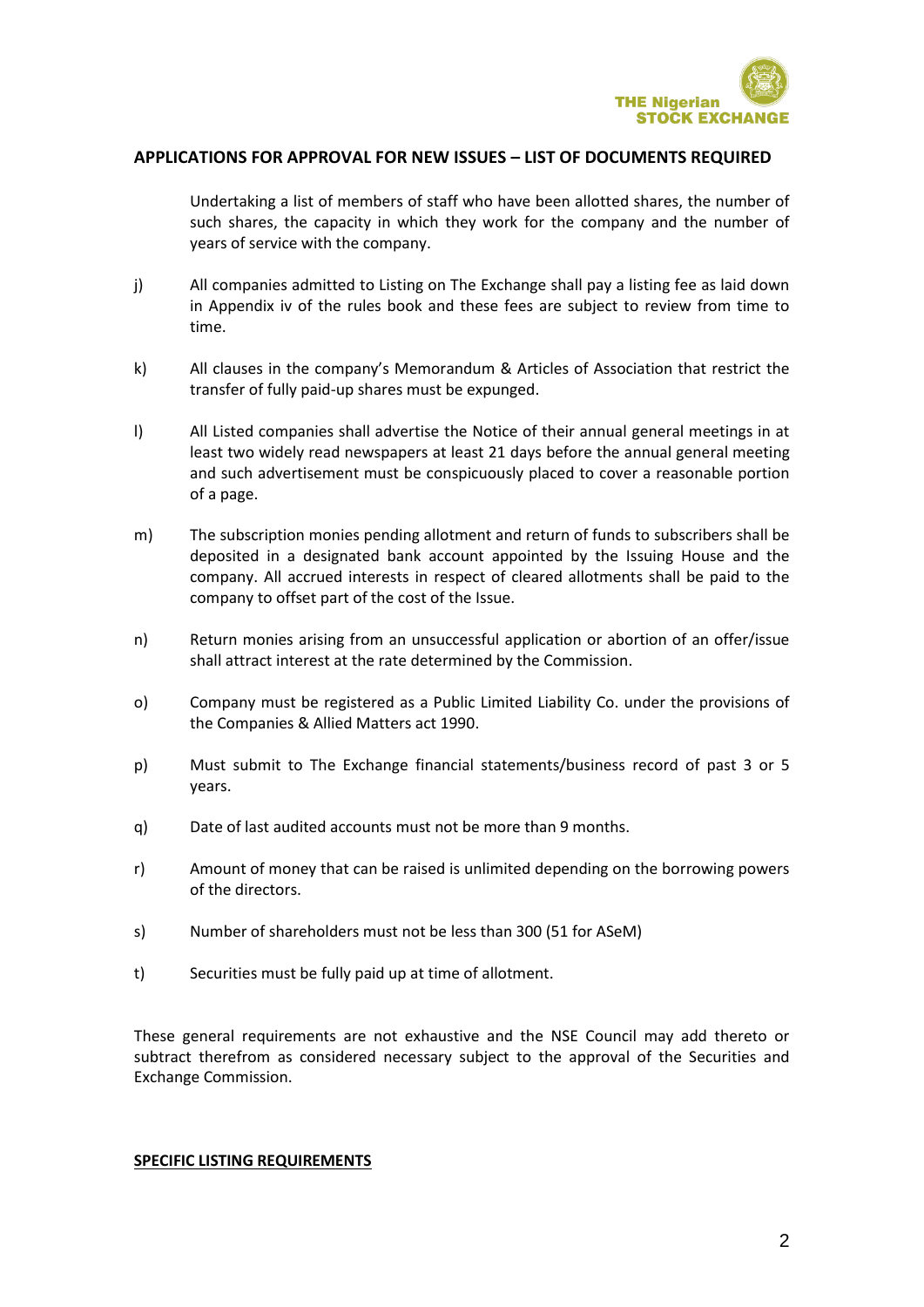

## INITIAL PUBLIC OFFERING/ OFFER FOR SALE/OFFER FOR SUBSCRIPTION

### Hard Copies

- Evidence of payment of application/listing fees and CSCS eligibility fee
- Certified true copy of certificate of incorporation (except for offer for subscription)
- Certified true copy evidence of conversion to Plc (except for offer for subscription)
- Certified true copy memorandum and articles of association
- Board resolution
- Shareholders resolution
- SEC Approval
- CBN Approval
- NAICOM Approval
- 3 to 5 years audited accounts
- Interim accounts (if applicable)
- Profit/dividend forecast
- Statement of reporting accountants
- Status Report from creditors' banks and agreed loan repayment schedule (if applicable)
- Proposed time table
- Underwriting agreement
- Technical services agreement (if applicable)
- Vending agreement
- Letters of consent from parties
- Abridged application (2 copies)
- Detailed Draft Prospectus
- Draft abridged prospectus
- Letter nominating three (3) primary market makers (new companies only)
- Mortgage/security (if secured)
- Memorandum on offer pricing
- Estimated cost of issue
- Updated list of receiving agents (2 copies)
- List & value of litigation and solicitors opinion thereof (if any)
- CAC form Co2 and Co7 of any institutional investor holding 5% or more of the issued and fully paid up share capital of the company/issuer

# Soft Copies

- Abridged application
- Prospectus
- Solicitors opinion on litigation
- Estimated cost of issue
- Pricing memorandum

### RIGHTS ISSUE

# Hard Copies

Evidence of payment of application/listing fees and CSCS eligibility fee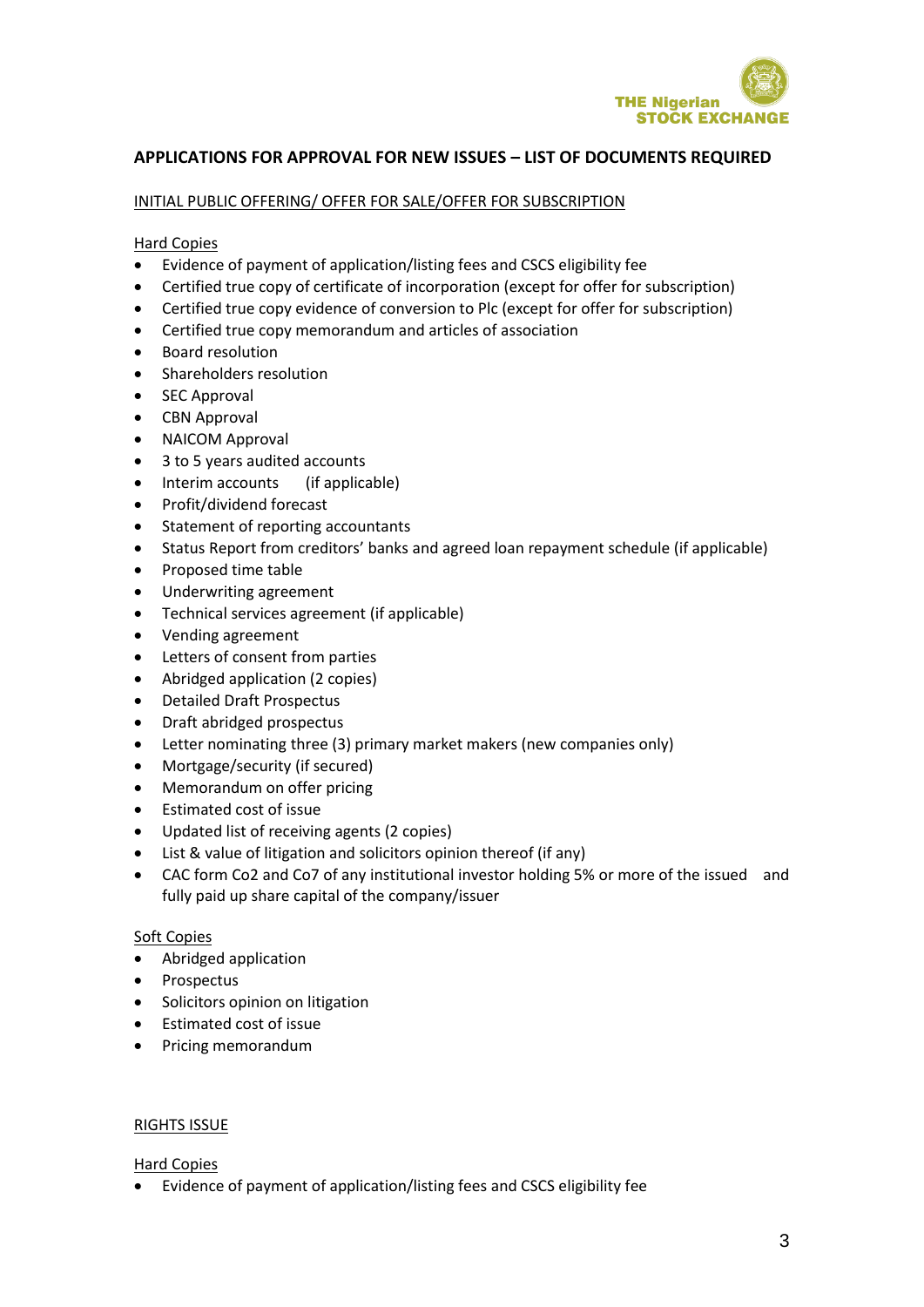

- Certified true copy of certificate of incorporation
- Certified true copy evidence of conversion to Plc
- Certified true copy memorandum and articles of association
- Board resolution
- Shareholders resolution
- SEC Approval
- CBN Approval
- NAICOM Approval
- 3 to 5 years audited accounts
- Interim accounts
- Profit/dividend forecast
- Status Report from creditors' banks and agreed loan repayment schedule (if applicable)
- Proposed time table
- Technical services agreement (if applicable)
- Vending agreement
- Letters of consent from parties
- Abridged application (2 copies)
- Draft rights circular
- Mortgage/security (if secured)
- Estimated cost of issue
- Updated list of receiving agents (2 copies)
- List and value of litigation and solicitors opinion thereof
- CAC form Co2 and Co7 of any institutional investors holding more than 5% of the issued and fully paid up share capital of the company/issuer

### Soft Copies

- Abridged application
- Rights Circular
- Solicitors opinion on litigation
- Estimated cost of issue

### LOAN STOCK/CORPORATE BOND/ PREFERENCE SHARES

- Evidence of payment of application/listing fees and CSCS eligibility fee
- Certified true copy of certificate of incorporation
- Certified true copy evidence of conversion to Plc
- Certified true copy memorandum and articles of association
- Board resolution
- Shareholders resolution
- SEC Approval
- CBN Approval
- NAICOM Approval
- 3 to 5 years audited accounts
- Interim accounts (if any)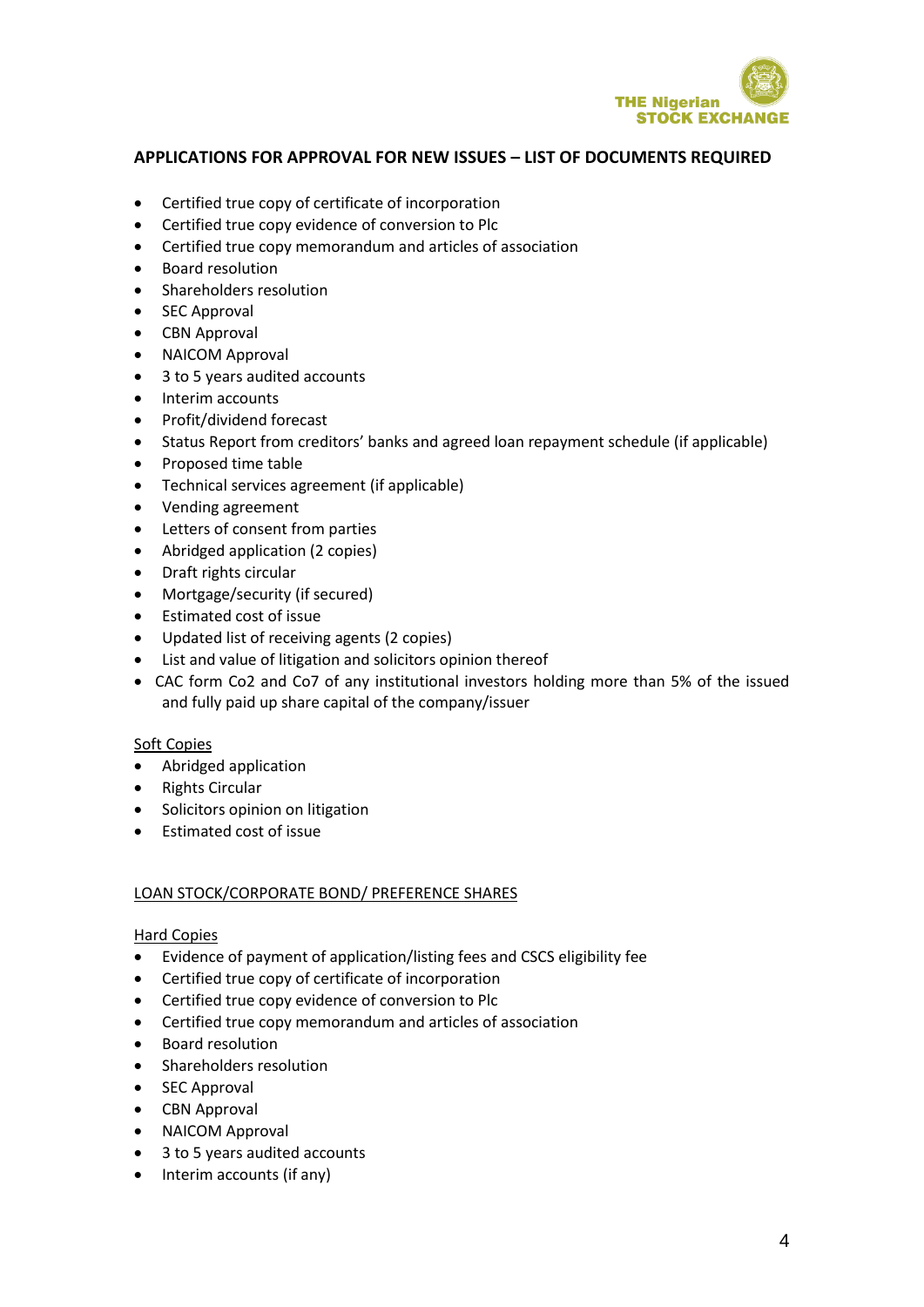

- Profit/dividend forecast
- Statement of reporting accountants
- Status report from creditors' banks and agreed loan repayment schedule (if applicable)
- SEC status report on utilization of series 1 or tranche 1 of the bonds issue programme (for Companies issuing 2nd and more tranches)
- Proposed time table
- Bond rating
- Underwriting agreement
- Technical services agreement (if applicable)
- Vending agreement
- Trust deed
- Letters of consent from parties
- Abridged application (2 copies)
- Detailed draft prospectus
- Draft abridged prospectus
- Mortgage/security (if secured)
- Memorandum on coupon pricing
- Estimated cost of issue
- Updated List of receiving agents (2 copies)
- List & value of litigation and solicitors opinion thereof
- CAC form Co2 and Co7 of any institutional investors holding more than 5% of the issued and fully paid up share capital of the company/issuer
- A certified copy of every report, valuation, resolution or other document any of which is extracted or referred to in the prospectus

### Soft Copies

- Abridged application
- Prospectus
- Solicitors opinion on litigation
- $\bullet$  **Estimated cost of issue**

### MUTUAL FUND/UNIT TRUST/ETF (IPO)

- Evidence of payment of application/listing fees and CSCS eligibility fee
- Certified true copy of certificate of incorporation
- Certified true copy memorandum and articles of association
- Board resolution
- Shareholders resolution
- SEC Approval/Registration Letter
- CBN Approval
- NAICOM Approval
- 3 to 5 years audited accounts
- Interim accounts (if any)
- Profit/dividend forecast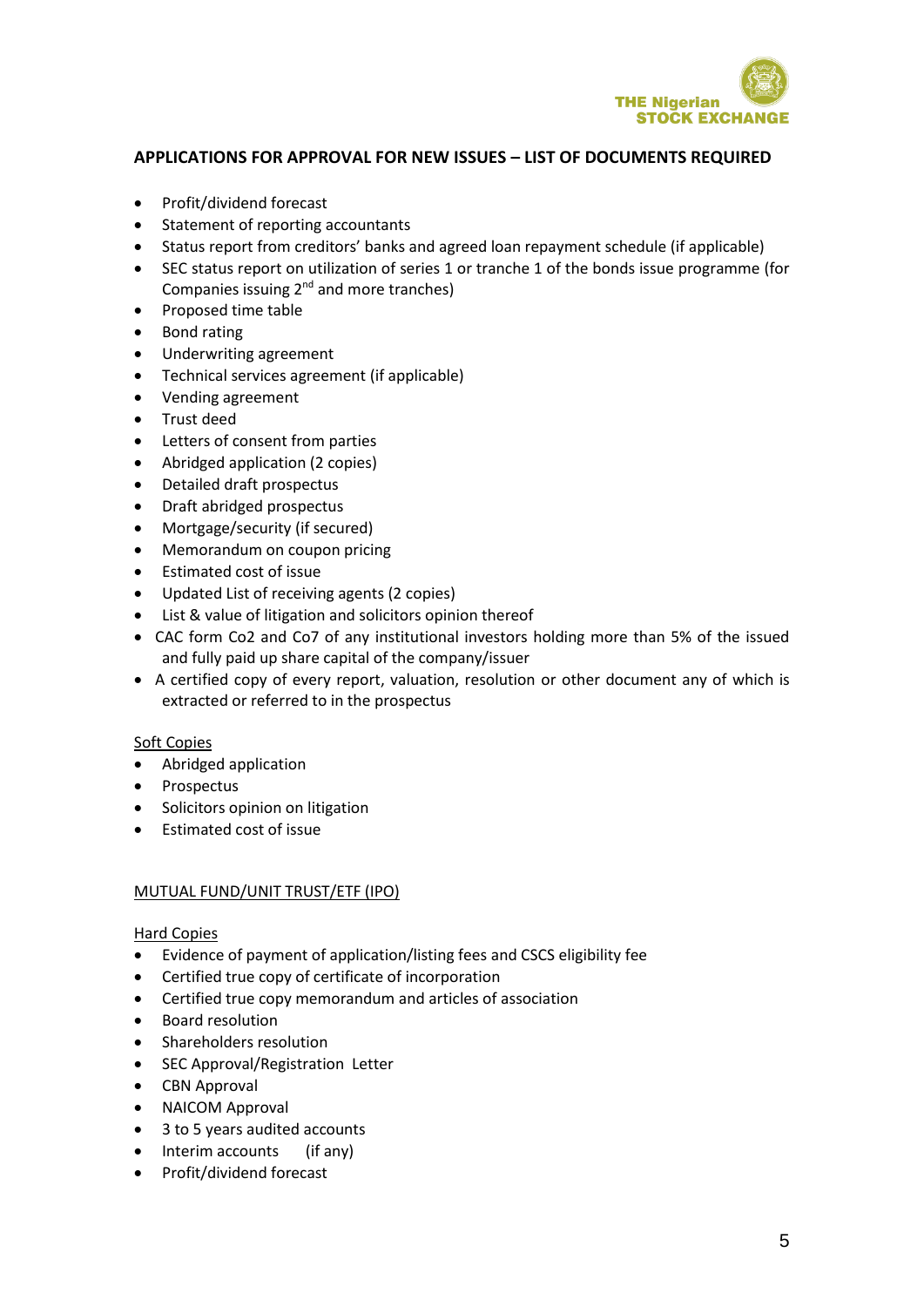

- Statement of reporting accountants
- Status report from creditors' Banks and Agreed Loan Repayment schedule (if applicable)
- Proposed time table
- Underwriting agreement
- Technical services agreement (if applicable)
- Vending agreement
- Trust deed
- Letters of consent from parties
- Abridged application (2 Copies)
- Detailed draft prospectus
- Draft abridged prospectus
- Mortgage/security (if secured)
- Memorandum on offer pricing
- Estimated cost of issue
- Updated List of receiving agents (2 Copies)
- List & value of litigation and solicitors opinion thereof
- CAC form Co2 and Co7 of any institutional investors holding more than 5% of the issued and fully paid up share capital of the company/issuer
- A certified copy of every report, valuation, resolution or other document any of which is extracted or referred to in the prospectus
- Soft Copies
- Abridged application
- Prospectus
- Solicitors opinion on litigation
- Estimated cost of issue

### LISTING BY WAY OF INTRODUCTION

- Evidence of payment of application/listing fees and CSCS eligibility fee
- Certified true copy of certificate of incorporation
- SEC Approval
- CBN Approval
- NAICOM Approval
- Certified true copy evidence of conversion to Plc
- Certified true copy memorandum and articles of association
- **•** Board resolution
- Shareholders resolution
- 3 to 5 years audited accounts
- Interim accounts (if applicable)
- Status report from creditors' banks and agreed loan repayment schedule (if applicable)
- Technical services agreement (if applicable)
- Letters of consent from parties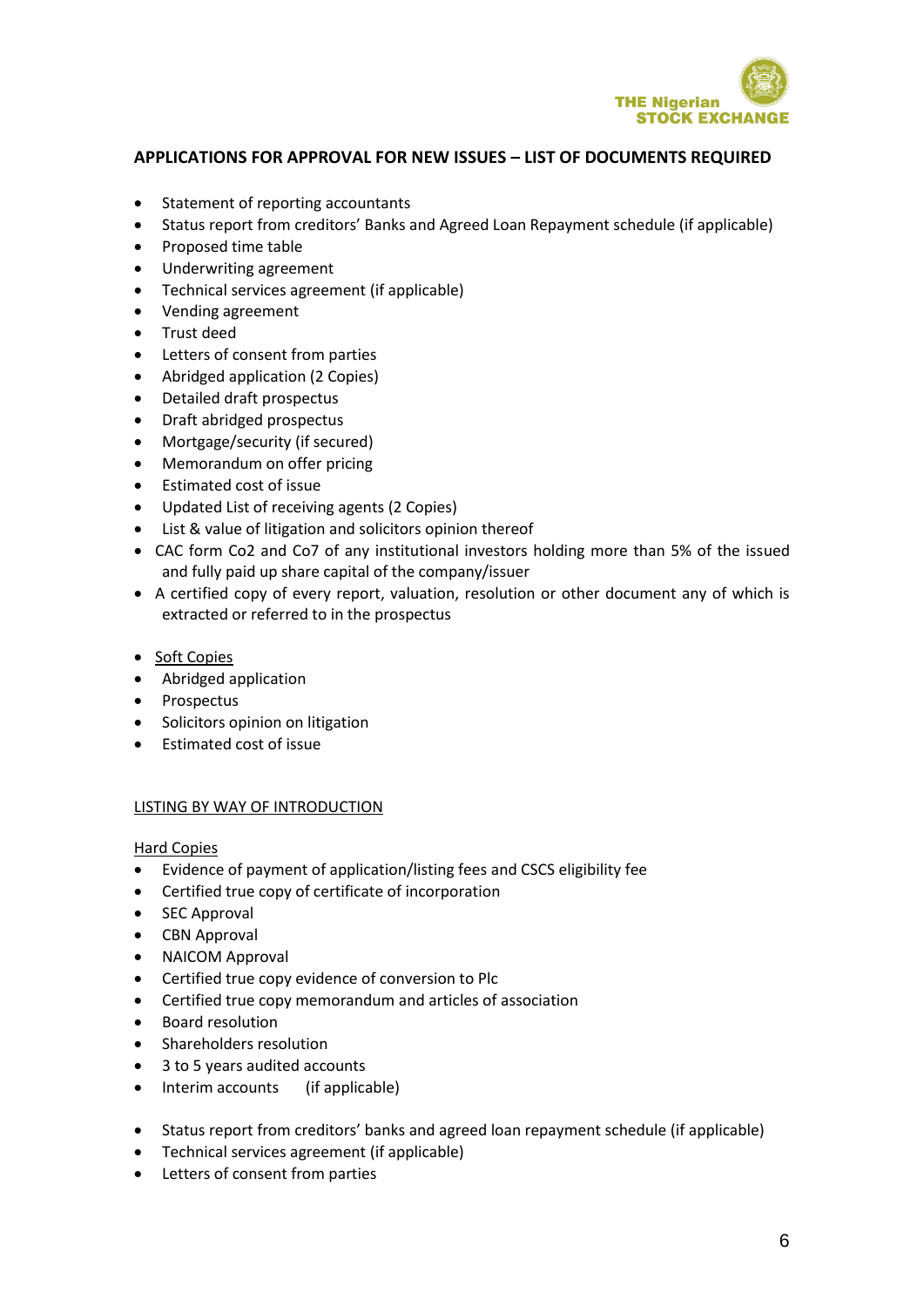

- Information memorandum/ draft listing memorandum (2 copies)
- Abridged application (2 copies)
- Mortgage/security (if secured)
- Letter nominating three (3) primary market makers (new companies only)
- Memorandum on offer pricing
- Estimated cost of issue
- List & value of litigations and solicitors opinion thereof (if any)
- Registers of members
- CAC forms Co2 and Co7 of any institutional investor holding 5% or more of the issued and fully paid up share capital of the company/issuer

### Soft Copies

- Abridged application
- Information memorandum/listing memorandum
- Solicitors opinion on litigation
- Estimated cost of issue
- Pricing memorandum

### PLACING

- Evidence of payment of application/listing fees and CSCS eligibility fee
- Certified true copy of certificate of incorporation
- Certified true copy evidence of conversion to Plc
- Certified true copy memorandum and articles of association
- Board resolution
- Shareholders resolution
- SEC Approval
- CBN Approval
- NAICOM Approval
- 3 to 5 years audited accounts
- Interim accounts (if any)
- Profit/dividend forecast
- Statement of reporting accountants
- Status report from creditors' banks and agreed loan repayment schedule (if applicable)
- Profile and CAC forms CO2 and CO7 of the buyers
- Technical services agreement (if applicable)
- Letters of consent from parties
- Detailed information memorandum (two copies)
- Abridged application (2 Copies)
- Draft abridged placing memorandum
- Mortgage/security (If secured)
- Memorandum on offer pricing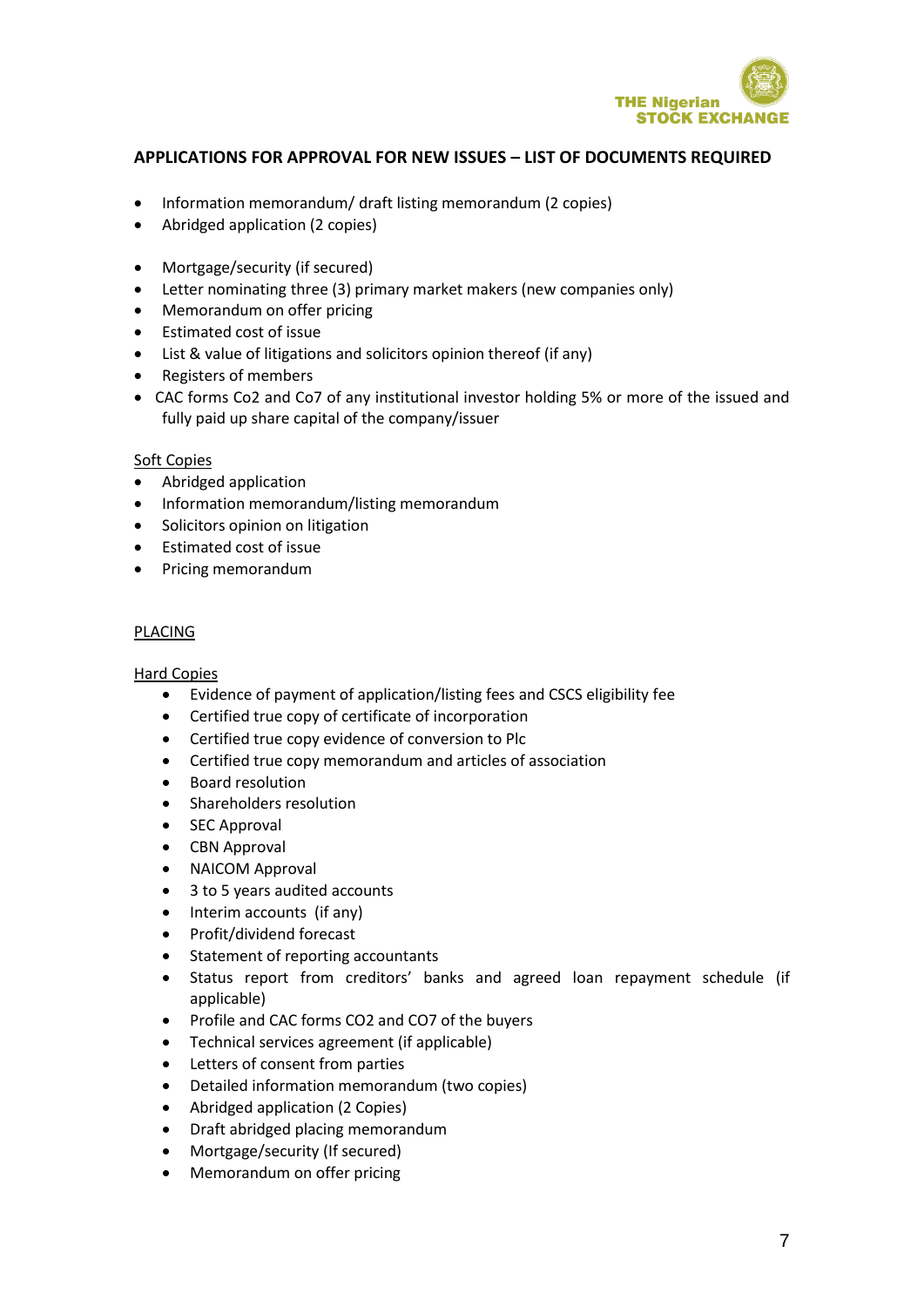

- Estimated cost of issue
- List and value of litigation and solicitors opinion thereof
- CAC forms Co2 and Co7 of any institutional investors holding more than 5% of the issued and fully paid up share capital of the company/issuer

### Soft Copies

- Abridged application
- Information memorandum
- Solicitors opinion on litigation
- Estimated cost of issue

#### LISTING REQUIREMENTS FOR LOCAL/STATE GOVERNMENT BONDS

### Hard Copies

Evidence of payment of application/listing fees and CSCS eligibility fee

Abridged application

SEC Approval

Detailed profile of the state/local government;

Feasibility report on the specific project(s) to be financed (all bonds must be project- tied);

An irrevocable letter of authority from the state or local government authorizing the Accountant-General of the Federation to deduct from source in case of default both principal and interest due on bond;

A copy of the edict authorizing the issue;

SEC status report on utilization of series 1 or tranche 1 of the bonds issue programme (for states issuing 2<sup>nd</sup> and more tranches)

Copies of the state/local government accounts for the past three to five years;

Copies of the beneficiary company's account for five years;

Memorandum and article of association of the beneficiary company;

Certificate of incorporation of the beneficiary company;

Relevant resolution passed by the board of the beneficiary company;

Copy of gazette authorizing the issue of the securities;

Trust deed;

Draft prospectus;

Vending agreement

Consent letters from parties.

### Soft Copies

Abridged application

Prospectus and pricing supplement

Solicitors opinion on litigation

Estimated cost of Issue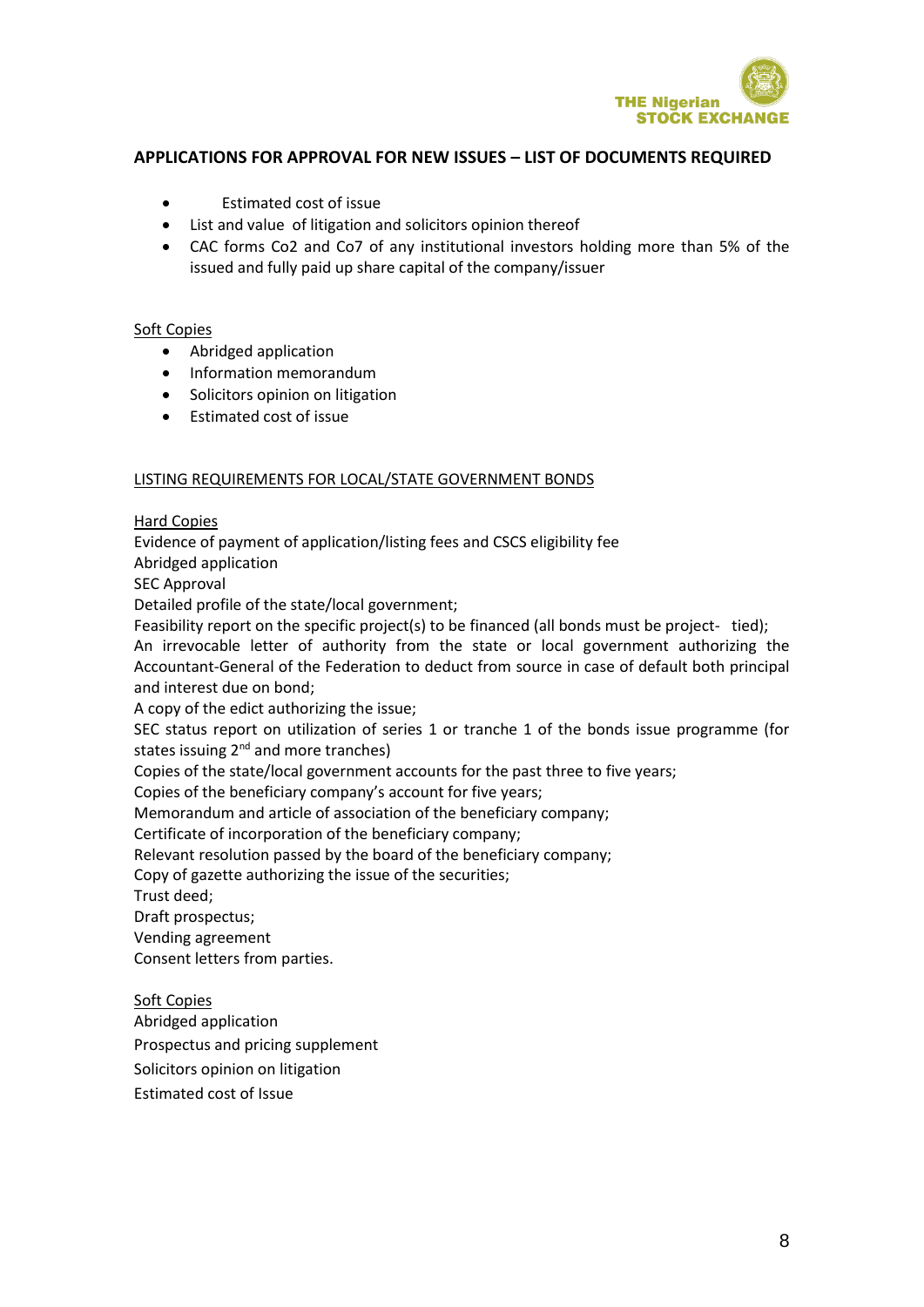

#### MERGERS AND ACQUISITION/TAKEOVER BIDS

Hard Copies

- Evidence of payment of application/listing fees and CSCS eligibility fee
- SEC Approval
- CBN Approval
- NAICOM Approval
- Certified true copy of certificate of incorporation
- Certified true copy evidence of conversion to Plc
- Certified true copy memorandum and articles of association
- Scheme documents
- Notification of court ordered meeting
- Board resolution
- Shareholders resolution
- 2 copies of the abridged application
- Claims and litigation
- Consent of all directors and other parties
- 3 to 5 years audited accounts
- Interim accounts (if any)
- Profit/dividend forecast
- Profile and CAC forms CO2 and CO7 of the buyers
- Technical services agreement (if applicable)
- Memorandum on offer pricing
- Letter nominating three (3) primary market makers (if new company is to be listed)
- Estimated cost of issue
- List and value of litigation and solicitors opinion thereof
- CAC form Co2 and Co7 of any institutional investors holding more than 5% of the issued and fully paid up share capital of the company/issuer
- Court Sanction
- Evidence of filing the Court Sanction at CAC

### Soft Copies

- Abridged application
- Scheme document
- Solicitors opinion on litigation
- Estimated cost of Issue

### CONVERSION OF PREFERENCE SHARES/BONDS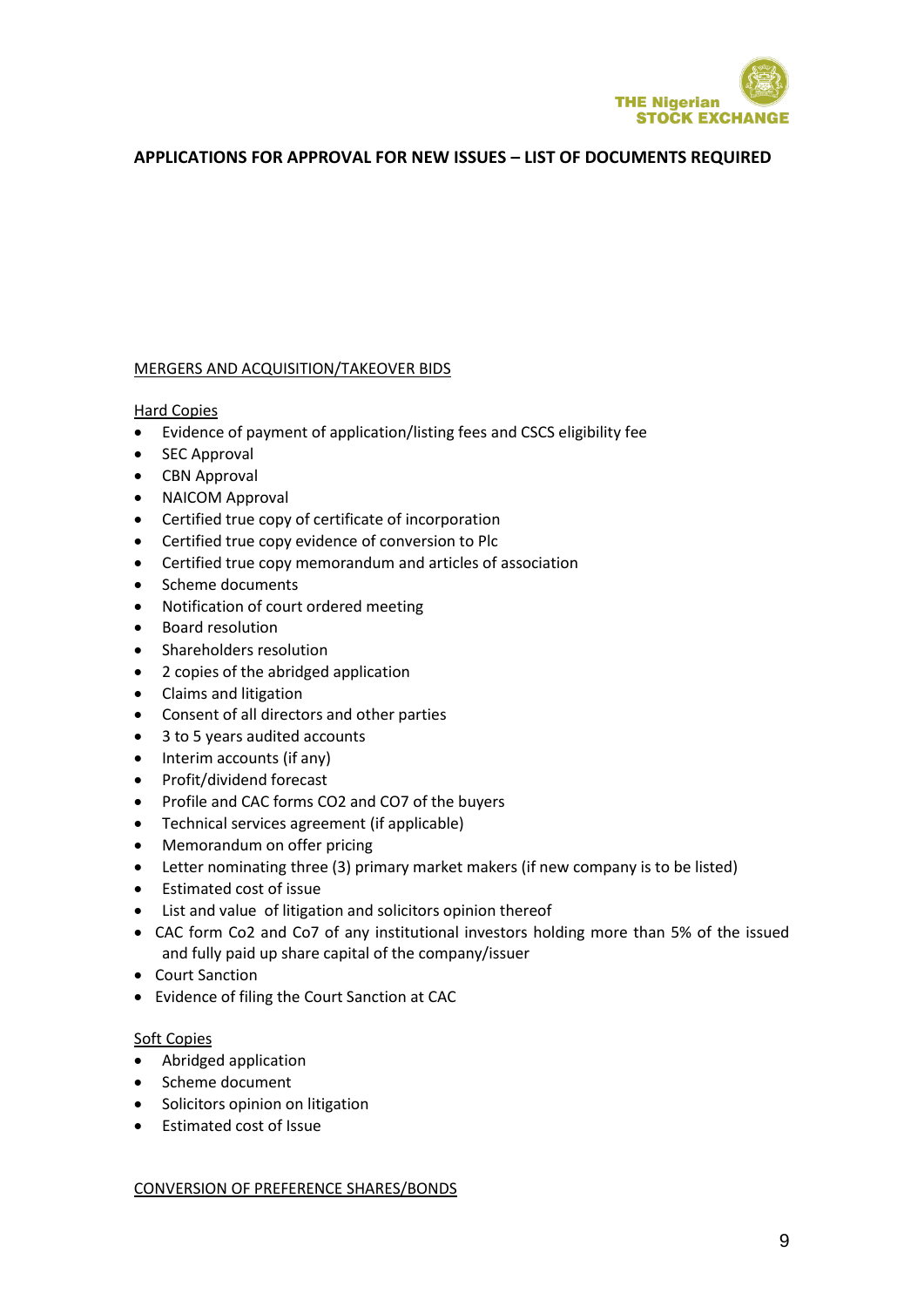

- Abridged application for the conversion including information relating to the preference shares/ Bonds (both soft and hard copies)
- Evidence of payment of NSE application/listing fees
- SEC Approval
- CBN Approval
- NAICOM Approval
- Information memorandum for the issue of the preference shares/Bonds (soft copy and hard copy)
- The preference shareholder's/bond holders' agreement with the issuer
- CAC forms CO7 and CO2 of the preference shareholder
- Evidence of intention of the preference shareholder/bondholders to convert

### Soft Copies

- Abridged application
- Information memorandum

### STAFF INCENTIVE SCHEME

Hard copies

- Evidence of payment of NSE application/listing fees
- Board Resolution approving the scheme
- Shareholders Resolution approving the scheme
- Memorandum and Articles of Association
- SEC Approval
- CBN Approval
- NAICOM Approval
- CAC Forms Co2 and Co7 of the Issuer
- Trust Deed (if shares are placed on a trustee)
- Abridged application
- Information memorandum
- Consent Letters from parties
- List of Staff that benefitted from the scheme

### Soft Copies

- Abridged application
- Scheme document

### VOLUNTARY DELISTING

- Evidence of payment of delisting fees (being the market capitalization of minority shareholders based on the payout price which must not be lower than the highest price in the last six months)
- Scheme documents
- Notification of court ordered meeting
- Board resolution
- Shareholders resolution
- 2 copies of the abridged application
- Certified true copy of court sanction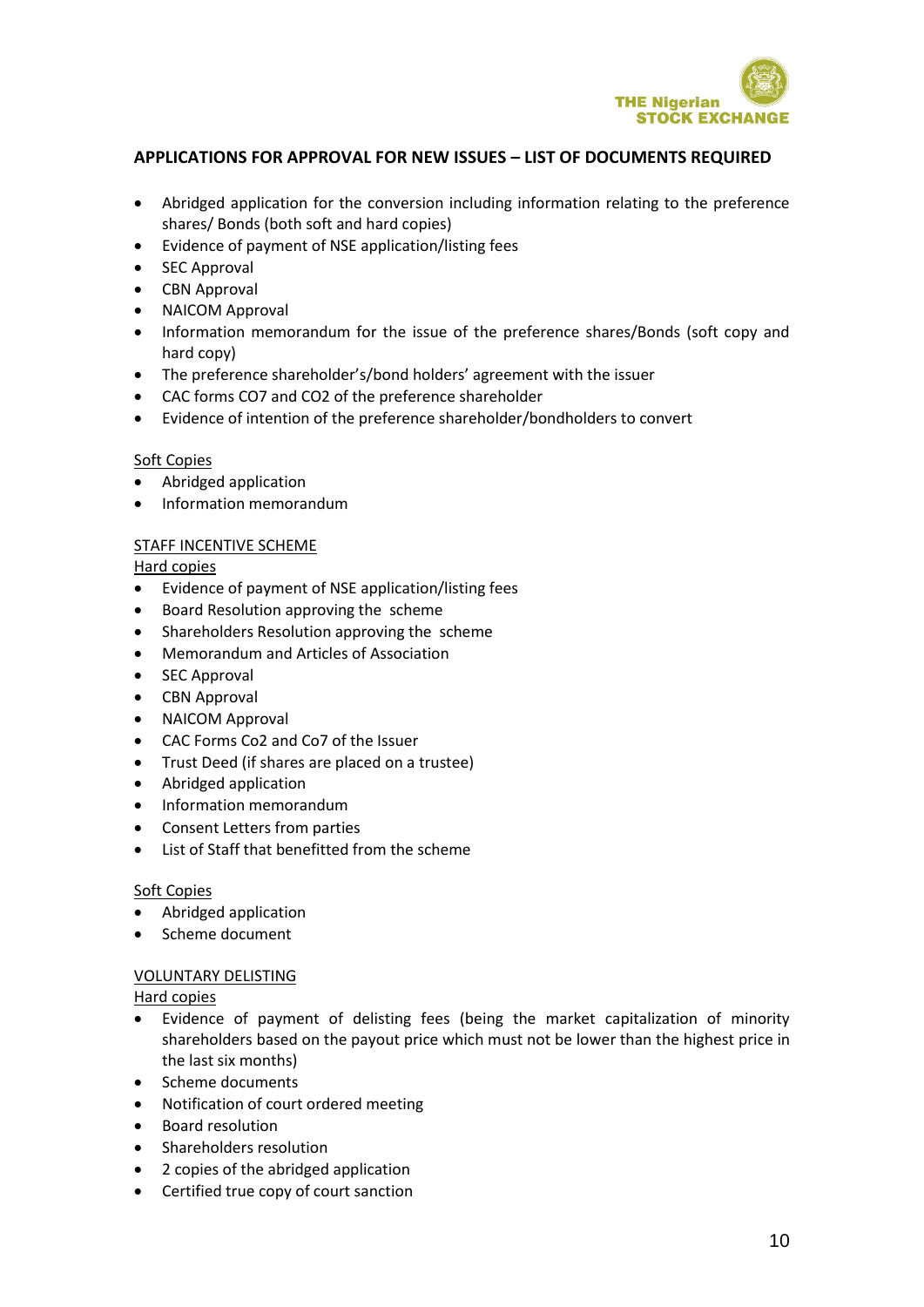

- Evidence of filing the Court Sanction at CAC
- Consent letters form parties

### Soft Copies

- Abridged application
- Scheme document

## BLOCK DIVESTMENT

- Board resolution
- Consent letters of Directors
- Indemnity letter
- Information memorandum which must contain the following, among others:
	- a) The reasons why the Core Investor is divesting;
	- b) The identity of the proposed new investor(s) and where it is a corporate body, the identity of the promoters, directors and management of the buying company;
	- c) Details of the experience possessed by the directors and proposed management relevant to the industry;
	- d) The qualifications of the buyers and the nature of the expertise possessed by them, which they intend to bring into the target company;
	- e) The value added the buyer is planning on bringing into the business;
	- f) Buyer's confirmation regarding the;
		- (i) Investment objectives in the company; and
		- (ii) Plan for management continuity and profile of the post-acquisition management.
	- g) Payment of a 1% block divestment fee of the value of the transaction upon approval of the divestment;
	- h) The transaction must be consummated on the trading floor of The Exchange by a stockbroking firm licensed by The Exchange and registered by Securities and Exchange Commission (SEC);
	- i) Any other information that may be required by The Exchange

### Soft Copies

- Abridged application
- Scheme document

### FINAL DOCUMENTS FOR LISTING

After approval has been granted for listing of new securities/supplementary securities, the following documents must be submitted prior to listing:

- Evidence of dispatch of Share Certificates/e-allotment (except for Listing by Introduction);
- Indemnity Letter;
- General Undertaking;
- Declaration of Compliance;
- Securities and Exchange Commission's Approval of Basis of Allotment (SEC Letter of Registration: for Listing by Introduction, Employee Share Scheme); and
- Newspaper Publication of Basis of Allotment (except for Listing by Introduction).